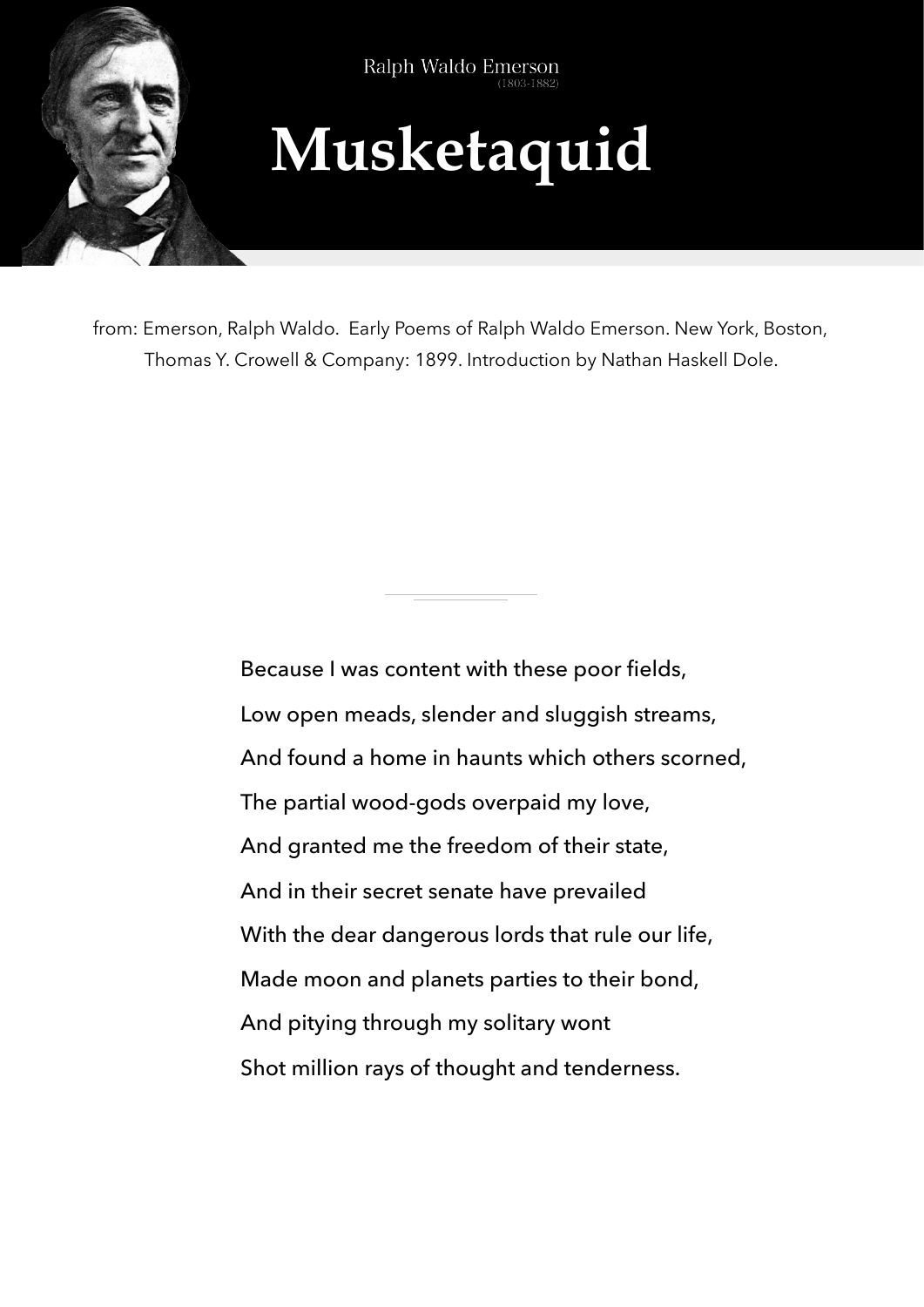For me in showers, in sweeping showers, the spring Visits the valley:—break away the clouds, I bathe in the morn's soft and silvered air, And loiter willing by yon loitering stream. Sparrows far off, and, nearer, yonder bird Blue-coated, flying before, from tree to tree, Courageous sing a delicate overture, To lead the tardy concert of the year. Onward, and nearer draws the sun of May, And wide around the marriage of the plants Is sweetly solemnized; then flows amain The surge of summer's beauty; dell and crag, Hollow and lake, hill-side, and pine arcade, Are touched with genius. Yonder ragged cliff Has thousand faces in a thousand hours.

Here friendly landlords, men ineloquent, Inhabit, and subdue the spacious farms. Traveller! to thee, perchance, a tedious road, Or soon forgotten picture,— to these men The landscape is an armory of powers, Which, one by one, they know to draw and use. They harness, beast, bird, insect, to their work;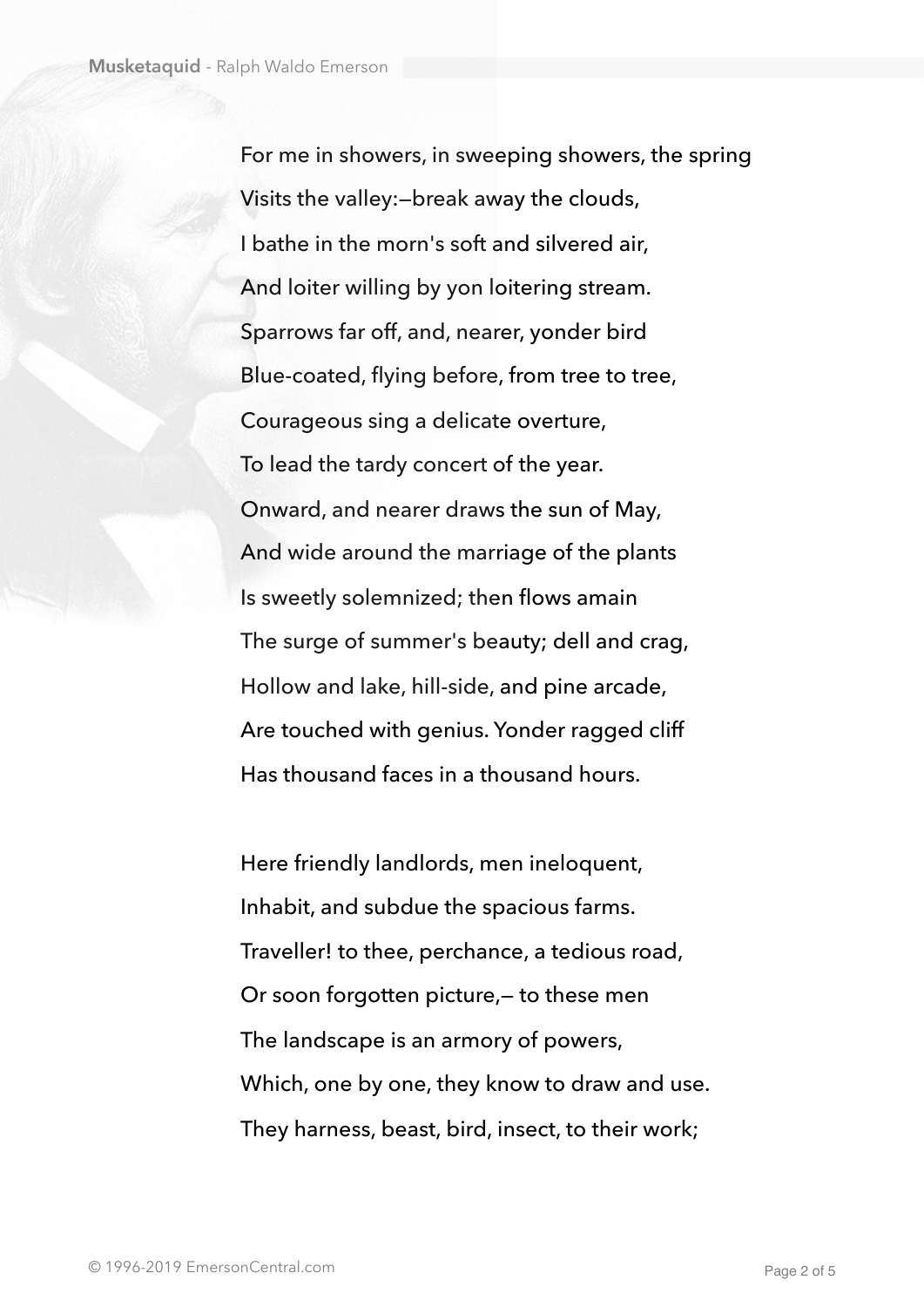They prove the virtues of each bed of rock, And, like a chemist 'mid his loaded jars, Draw from each stratum its adapted use, To drug their crops, or weapon their arts withal.

They turn the frost upon their chemic heap; They set the wind to winnow vetch and grain; They thank the spring-flood for its fertile slime; And, on cheap summit-levels of the snow, Slide with the sledge to inaccessible woods, O'er meadows bottomless. So, year by year, They fight the elements with elements, (That one would say, meadow and forest walked Upright in human shape to rule their like.) And by the order in the field disclose, The order regnant in the yeoman's brain.

What these strong masters wrote at large in miles, I followed in small copy in my acre: For there's no rood has not a star above it; The cordial quality of pear or plum Ascends as gladly in a single tree, As in broad orchards resonant with bees;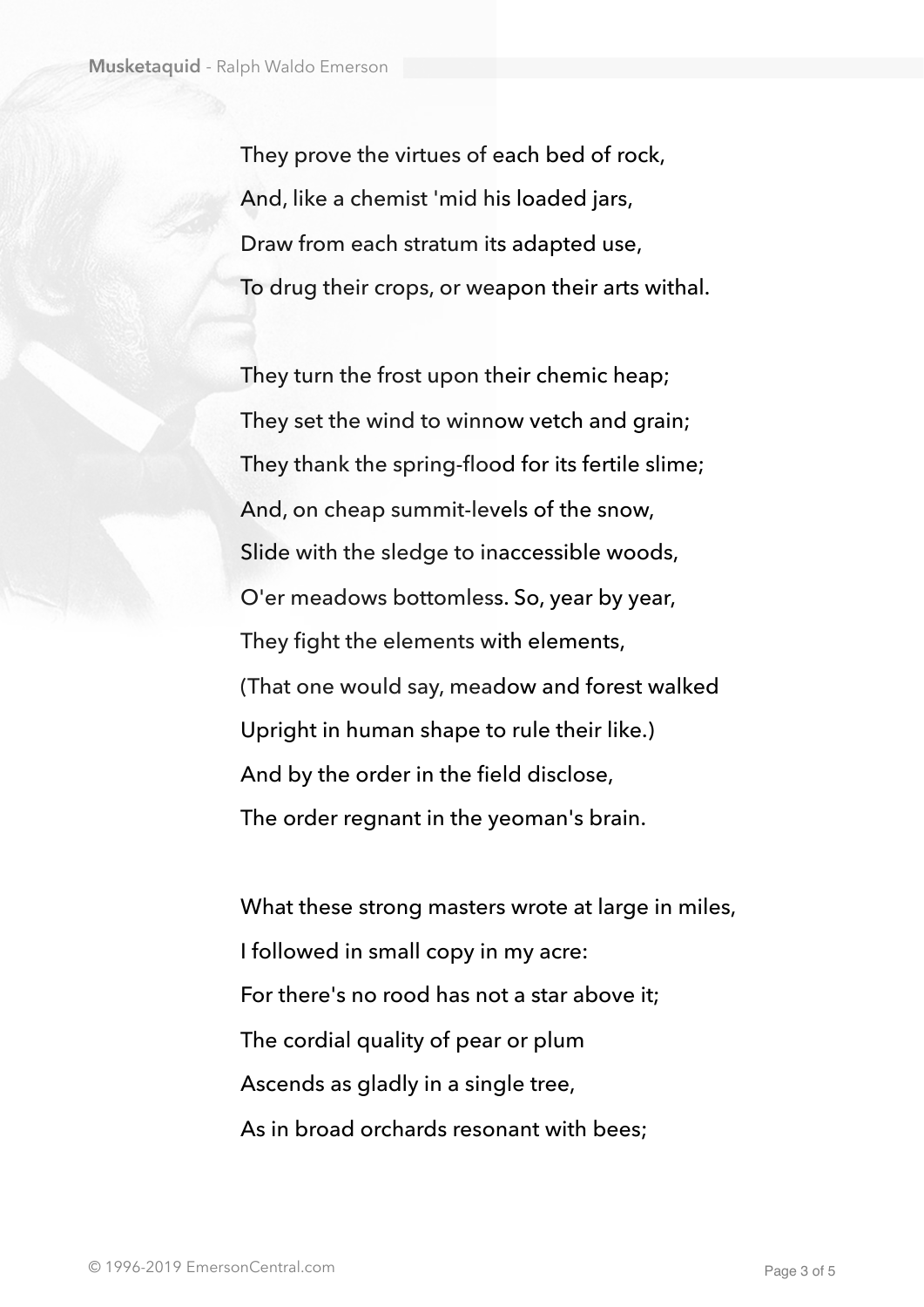And every atom poises for itself, And for the whole. The gentle Mother of all Showed me the lore of colors and of sounds; The innumerable tenements of beauty; The miracle of generative force; Far-reaching concords of astronomy Felt in the plants and in the punctual birds; Mainly, the linked purpose of the whole; And, chiefest prize, found I true liberty, The home of homes plain-dealing Nature gave.

The polite found me impolite; the great Would mortify me, but in vain: I am a willow of the wilderness, Loving the wind that bent me. All my hurts My garden-spade can heal. A woodland walk, A wild rose, or rock-loving columbine, Salve my worst wounds, and leave no cicatrice. For thus the wood-gods murmured in my ear, Dost love our manners? Canst thou silent lie? Canst thou, thy pride forgot, like nature pass Into the winter night's extinguished mood? Canst thou shine now, then darkle,